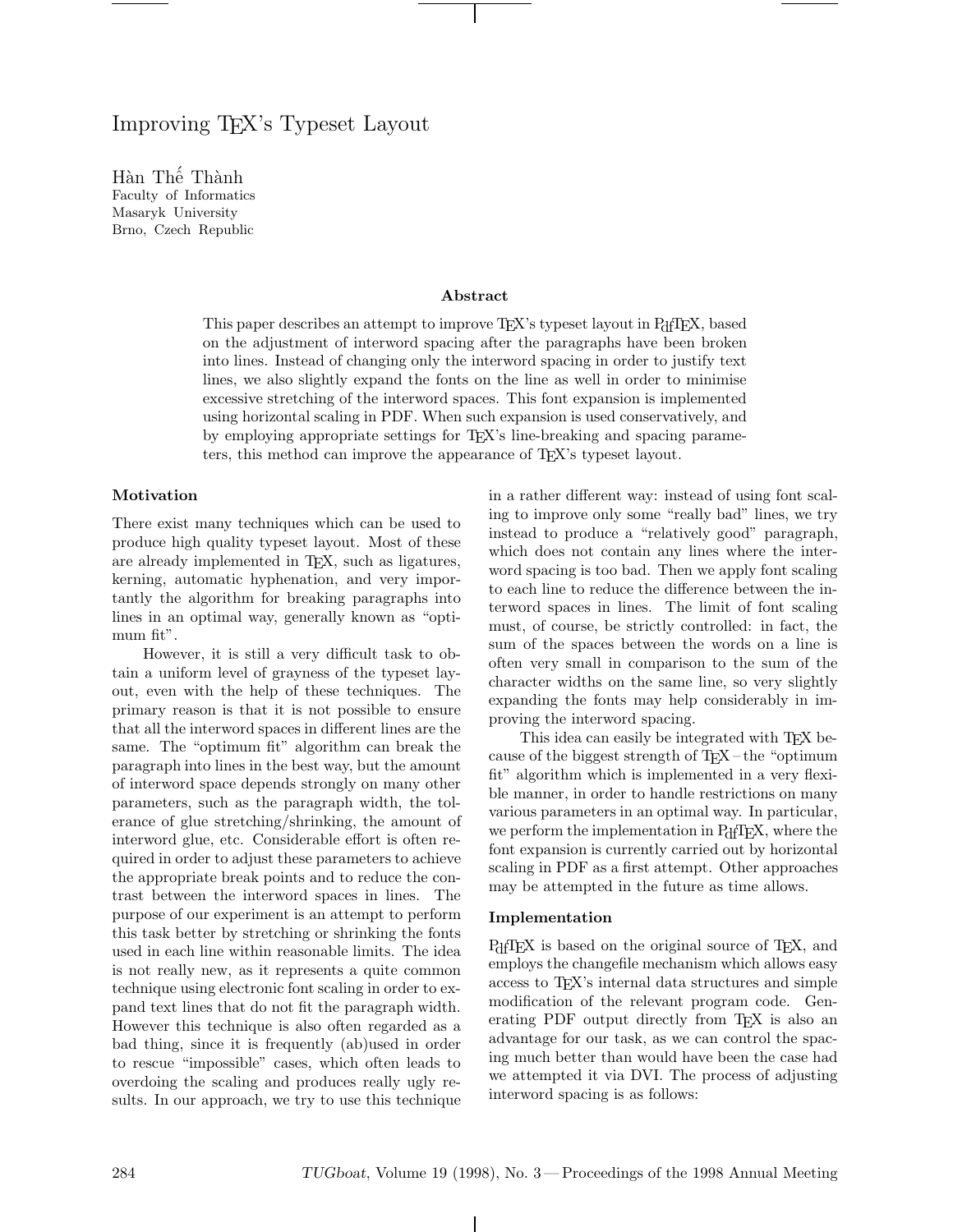It was terribly cold and nearly dark on the last evening of the old year, and the snow was falling fast. In the cold and the darkness, a poor little girl, with bare head and naked feet, roamed through the streets. It is true she had on a pair of slippers when she left home, but they were not of much use. They were very large, so large, indeed, that they had belonged to her mother, and the poor little creature had lost them in running across the street to avoid two carriages that were rolling along at a terrible rate. One of the slippers she could not find, and a boy seized upon the other and ran away with it, saying that he could use it as a cradle, when he had children of his own. So the little girl went on with her little naked feet, which were quite red and blue with the cold. In an old apron she carried a number of matches, and had a bundle of them in her hands. No one had bought anything of her the whole day, nor had any one given her even a penny. Shivering with cold and hunger, she crept along; poor little child, she looked the picture of misery. The snowflakes fell on her long, fair hair, which hung in curls on her shoulders, but she regarded them not.

It was terribly cold and nearly dark on the last evening of the old year, and the snow was falling fast. In the cold and the darkness, a poor little girl, with bare head and naked feet, roamed through the streets. It is true she had on a pair of slippers when she left home, but they were not of much use. They were very large, so large, indeed, that they had belonged to her mother, and the poor little creature had lost them in running across the street to avoid two carriages that were rolling along at a terrible rate. One of the slippers she could not find, and a boy seized upon the other and ran away with it, saying that he could use it as a cradle, when he had children of his own. So the little girl went on with her little naked feet, which were quite red and blue with the cold. In an old apron she carried a number of matches, and had a bundle of them in her hands. No one had bought anything of her the whole day, nor had any one given her even a penny. Shivering with cold and hunger, she crept along; poor little child, she looked the picture of misery. The snowflakes fell on her long, fair hair, which hung in curls on her shoulders, but she regarded them not.

**Figure 1**: Parameters used in this experiment:  $\pfadjustlimit = 50$ ,  $\tolerance = 200$ ,  $\sp{spacekip} = \font{ontdimen2\font{font} plus 2\font{ontdimen3\font} \}$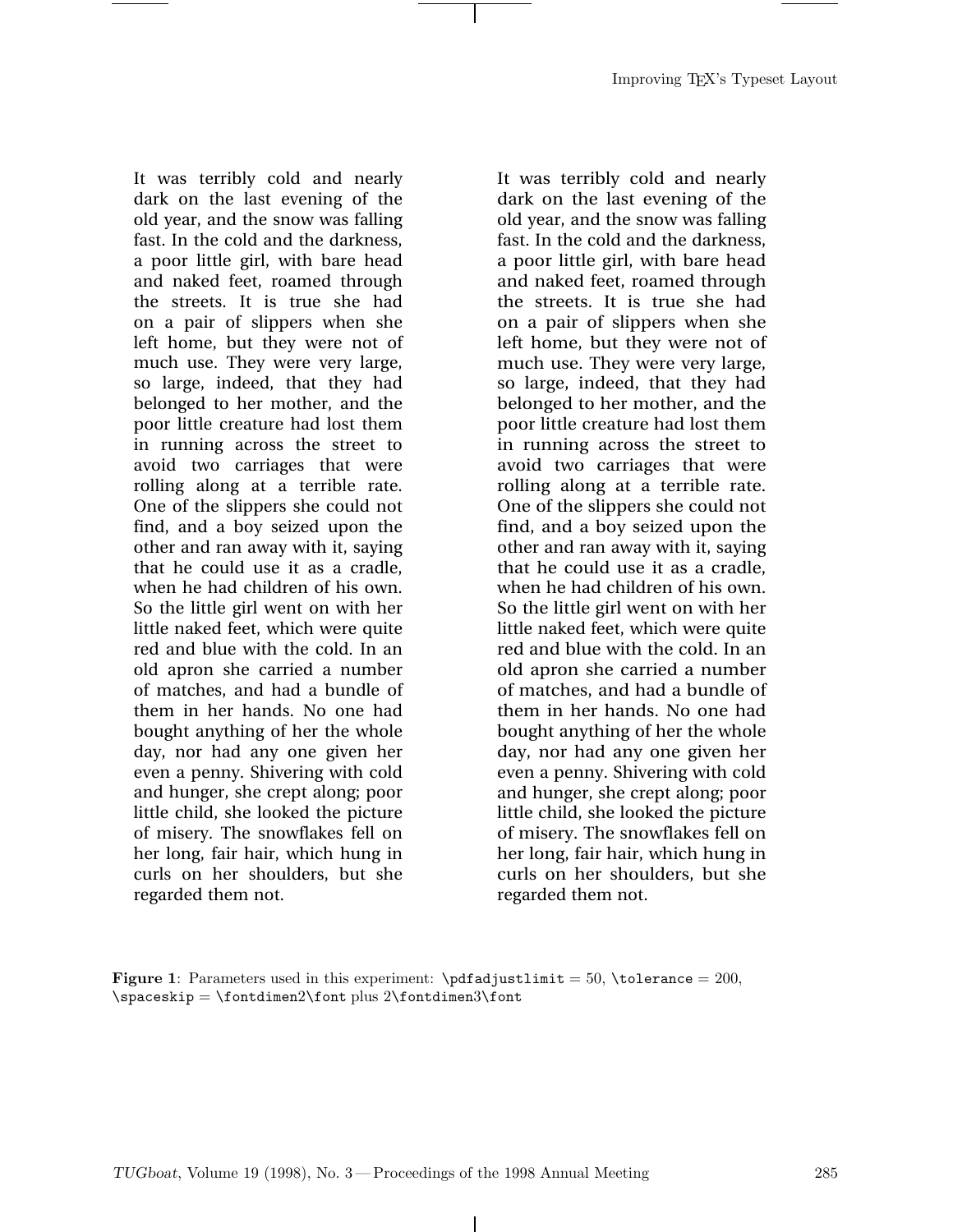Hàn Thế Thành

It was terribly cold and nearly dark on the last evening of the old year, and the snow was falling fast. In the cold and the darkness, a poor little girl, with bare head and naked feet, roamed through the streets. It is true she had on a pair of slippers when she left home, but they were not of much use. They were very large, so large, indeed, that they had belonged to her mother, and the poor little creature had lost them in running across the street to avoid two carriages that were rolling along at a terrible rate. One of the slippers she could not find, and a boy seized upon the other and ran away with it, saying that he could use it as a cradle, when he had children of his own. So the little girl went on with her little naked feet, which were quite red and blue with the cold. In an old apron she carried a number of matches, and had a bundle of them in her hands. No one had bought anything of her the whole day, nor had any one given her even a penny. Shivering with cold and hunger, she crept along; poor little child, she looked the picture of misery. The snowflakes fell on her long, fair hair, which hung in curls on her shoulders, but she regarded them not.

It was terribly cold and nearly dark on the last evening of the old year, and the snow was falling fast. In the cold and the darkness, a poor little girl, with bare head and naked feet, roamed through the streets. It is true she had on a pair of slippers when she left home, but they were not of much use. They were very large, so large, indeed, that they had belonged to her mother, and the poor little creature had lost them in running across the street to avoid two carriages that were rolling along at a terrible rate. One of the slippers she could not find, and a boy seized upon the other and ran away with it, saying that he could use it as a cradle, when he had children of his own. So the little girl went on with her little naked feet, which were quite red and blue with the cold. In an old apron she carried a number of matches, and had a bundle of them in her hands. No one had bought anything of her the whole day, nor had any one given her even a penny. Shivering with cold and hunger, she crept along; poor little child, she looked the picture of misery. The snowflakes fell on her long, fair hair, which hung in curls on her shoulders, but she regarded them not.

**Figure 2**: Parameters used in this experiment:  $\pfadjustlimit = 50, \to0$ erance = 500, \spaceskip = \fontdimen2\font plus\fontdimen3\font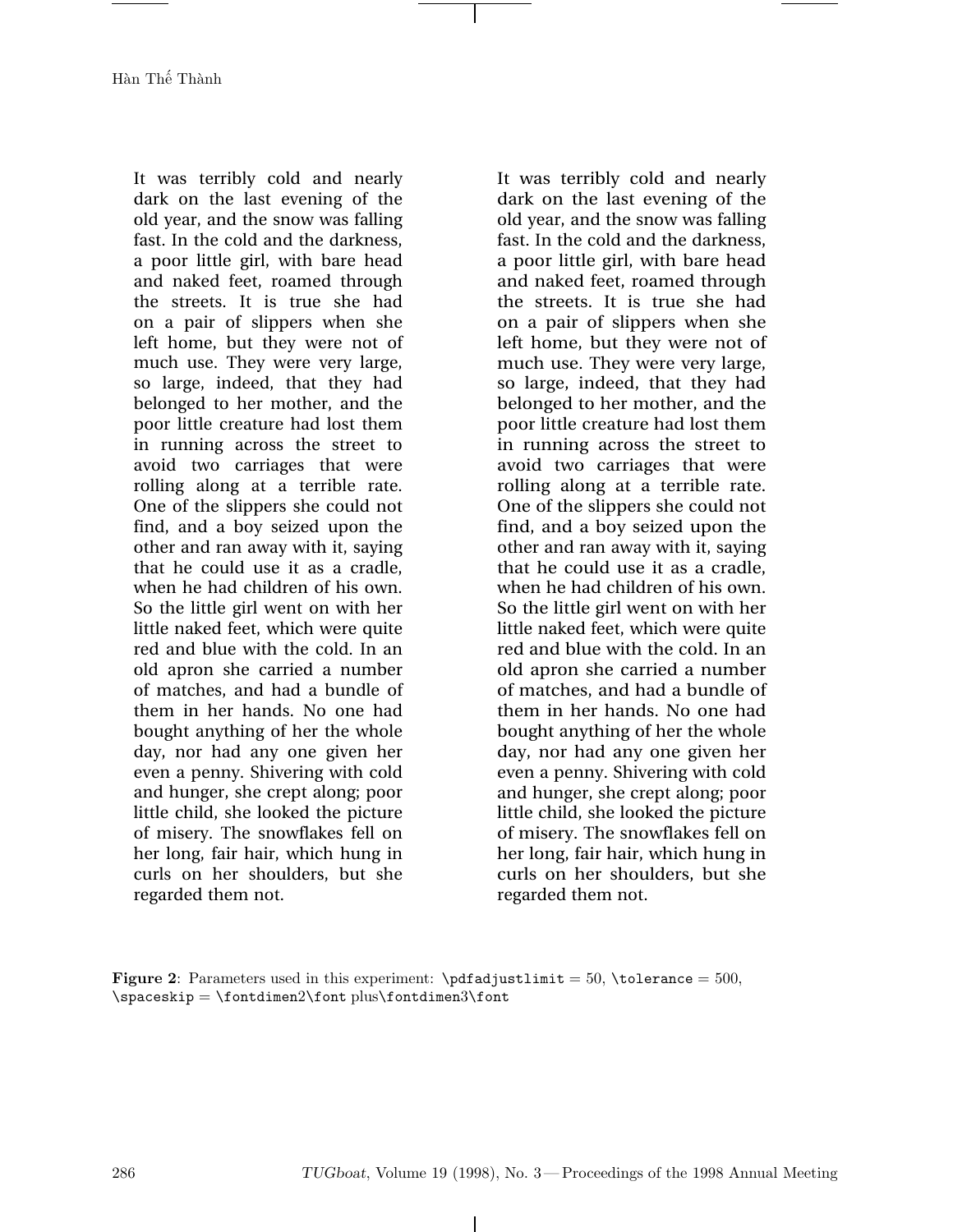It was terribly cold and nearly dark on the last evening of the old year, and the snow was falling fast. In the cold and the darkness, a poor little girl, with bare head and naked feet, roamed through the streets. It is true she had on a pair of slippers when she left home, but they were not of much use. They were very large, so large, indeed, that they had belonged to her mother, and the poor little creature had lost them in running across the street to avoid two carriages that were rolling along at a terrible rate. One of the slippers she could not find, and a boy seized upon the other and ran away with it, saying that he could use it as a cradle, when he had children of his own. So the little girl went on with her little naked feet, which were quite red and blue with the cold. In an old apron she carried a number of matches, and had a bundle of them in her hands. No one had bought anything of her the whole day, nor had any one given her even a penny. Shivering with cold and hunger, she crept along; poor little child, she looked the picture of misery. The snowflakes fell on her long, fair hair, which hung in curls on her shoulders, but she regarded them not.

It was terribly cold and nearly dark on the last evening of the old year, and the snow was falling fast. In the cold and the darkness, a poor little girl, with bare head and naked feet, roamed through the streets. It is true she had on a pair of slippers when she left home, but they were not of much use. They were very large, so large, indeed, that they had belonged to her mother, and the poor little creature had lost them in running across the street to avoid two carriages that were rolling along at a terrible rate. One of the slippers she could not find, and a boy seized upon the other and ran away with it, saying that he could use it as a cradle, when he had children of his own. So the little girl went on with her little naked feet, which were quite red and blue with the cold. In an old apron she carried a number of matches, and had a bundle of them in her hands. No one had bought anything of her the whole day, nor had any one given her even a penny. Shivering with cold and hunger, she crept along; poor little child, she looked the picture of misery. The snowflakes fell on her long, fair hair, which hung in curls on her shoulders, but she regarded them not.

**Figure 3**: Parameters used in this experiment:  $\pfadjustlimit = 30, \to0$ erance = 500, \spaceskip = \fontdimen2\font plus\fontdimen3\font minus\fontdimen4\font